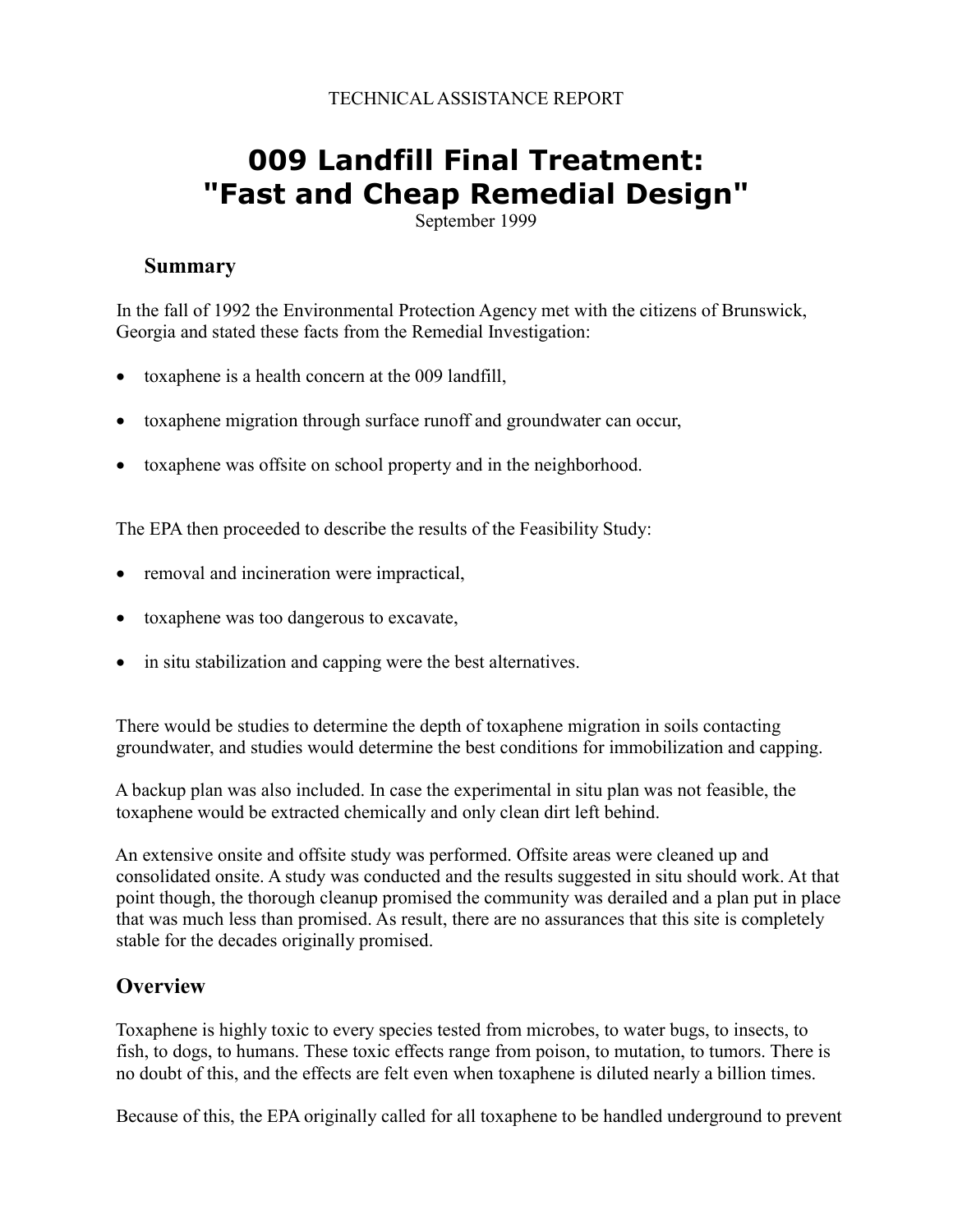any exposure in the air. This did not occur, the site was excavated even though it was dangerous to do so. According to a study performed in 1995 by Hercules with EPA oversight, the treatment at the 009 landfill was to continue past the sludge to immobilize toxaphene already migrating into the groundwater beneath the site. Treatment documents indicate that this did not happen. According to EPA/Hercules, treatment encompassed all of the major sludge bands, however this appears doubtful as well.

 Treatment efficiency can only be achieved if rainwater and groundwater cannot enter the treated cells. This is dependent on two things, monolithic solidification and a rain repellant cap.

#### **Solidification**

 There is doubt that monolithic solidification was used at the 009 site. In the original remediation plan, the site would be solidified using augers, pumped cement, and overlapping treatment techniques producing a single monolith by fusing treated cylinders. Based on the pictures, diagrams, visual description and records there is no overlapping of treatment cells to produce a monolith. An initial pit was excavated and the contents placed above ground. This hole was then filled with dirt from another freshly excavated area while concrete was mixed using a stirring device. This process was repeated using the freshly excavated hole. In order to be a true monolith, the equipment should fuse adjacent treated cells. There is no indication this occurred. Therefore, there will be cracks or gaps between each treatment cell that water may percolate through and continue to contaminate area soils. Further, individual blocks may settle independently, placing additional stress on the cap.

 Technically the method used is a form of ex situ processing. There are methods of ex situ processing of excavated wastes that are enclosed and generate no aerosols. However, the method used actually created the most dust and toxaphene release possible for any treatment method considered. This was exactly the opposite treatment conditions promised by EPA/Hercules. EPA acknowledges repeatedly that this method of above ground mixing is not safe. The reason cited for the change: this method is less expensive and faster.

 Depth of treatment is insufficient and much less than promised. There are three treatment dimensions: north to south length, east to west width, and the depth of treatment. The length and width treatments appear to be sufficient; however, the depth of treatment likely missed much of the eroded toxaphene. In March of 1995 EPA published reports showing the expected treatment depths. These charts were based on extensive studies and used the Record of Decision criteria of 76 parts per million as the cleanup target. EPA/Hercules ignored these charts when performing the cleanup, instead using an unscientific method of visual identification of sludge. A set of charts titled "Record Drawing of Completed Landfill Cross Sections" dated September 1999, were provided. Comparing the 1999 actual treatment with the 1995 actual toxaphene levels indicates that EPA/Hercules may have missed large amounts of toxaphene sludge during treatment. Both charts have a reference datum for "MSL" or Mean Sea Level. References to the ground level and depth of toxaphene are given as distances above MSL. For example, in cell 4, the 1995 chart of toxaphene levels shows four sludge bands at 22, 18, 12, and 9 feet above Mean Sea Level. However, the 1999 treatment chart shows that treatment stopped at 12 feet MSL, at the bottom of the third lowest band, thereby missing one entire sludge band (the 9 foot MSL band) shown on the 1995 chart ("raw" data collected during actual construction also show that toxaphene sludge was missed). Since EPA/Hercules did not perform the ROD-required soil testing, these charts and spreadsheets are all we have to use. Based on these, it appears that EPA/Hercules failed to treat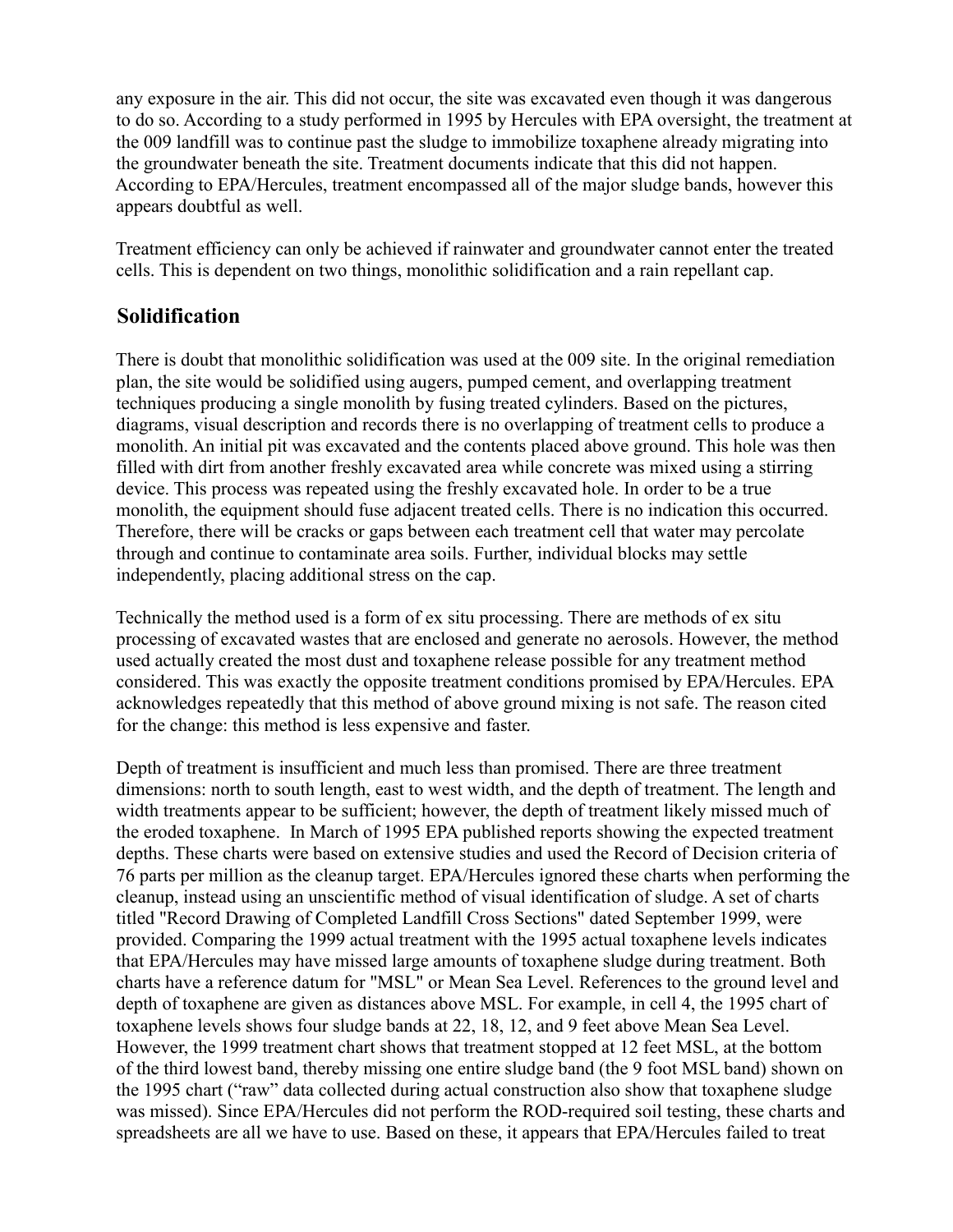all of the sludge. Comparing other cells also reveals high levels of untreated toxaphene still present and in contact with groundwater.

## **Capping**

 The original specification was for a solid thick clay cap. This type of cap is well known to provide waterproof tops for landfills. Instead a loose mixture of waste and cement was used. During a preclosure inspection the EPA told the Glynn Environmental Coalition the cap met "RCRA standards." RCRA- the Resource Conservation and Recovery Act- provides a variety of specifications for landfill linings and tops. The GEC was promised information for which RCRA standard was met by the cap. To date the information has not been provided. When the change was made an Explanation of Significant Differences (ESD) was issued stating field tests would prove the 3% cement cover was equivalent to the clay cap before it was used. However, the limited data given suggests the cement cap could be an order of magnitude less efficient than the original clay cap provided for by the ROD.

## **Drainage Ditch**

 Finally, the Record of Decision clearly calls for treatment of the ditch adjacent to the site to prevent water influx from the bed of the ditch to the landfill cell. This has not occurred. The treatment runs very close to the eastern edge of the drainage ditch. During high water levels, water should migrate from the ditch to the treated cells. A culvert was to inhibit this weathering action. Plans were drawn up, but never implemented. These ROD criteria have not been fulfilled.

### **Conclusions**

 A true "monolith" would be a single concrete sheet completely replacing the old sludge cells. If one stripped away the covering dirt this site would look from above like a patchwork-quilt of little cement globs, sitting on top of sludge and toxaphene contaminated soil.

 At one other EPA site an in situ treatment is failing (Shattuck Chemical; Denver Colorado). In situ has been widely implemented in the last few years, but this is still an experimental treatment and not much is known about long-term stability. However, the Shattuck site is failing after only two years, apparently because it was under engineered for the local weather conditions.

 There is an element of uncertainty in heavy construction over wide areas. No site can be perfectly level or the concrete perfectly mixed. But at 009 there were so many changes with so little thought or testing that the final treatment is inexact to the point where it is impossible to determine if the treatment is under engineered or not.

 The final report card on this treatment gives EPA/Hercules an overall "D" grade. The offsite cleanup was fairly thorough, but only due to a civil lawsuit by the neighborhood and constant diligence by the School Board. Some offsite areas were poorly tested, particularly the transport route. So a "B" grade for offsite work is fair.

 For onsite treatment it appears the EPA failed to provide a product that meets RCRA standards for the bottom and top, failed to prohibit water infiltration, failed to meet ROD goals for the drainage ditch, and, most importantly, failed to immobilize all of the sludge. It appears likely this